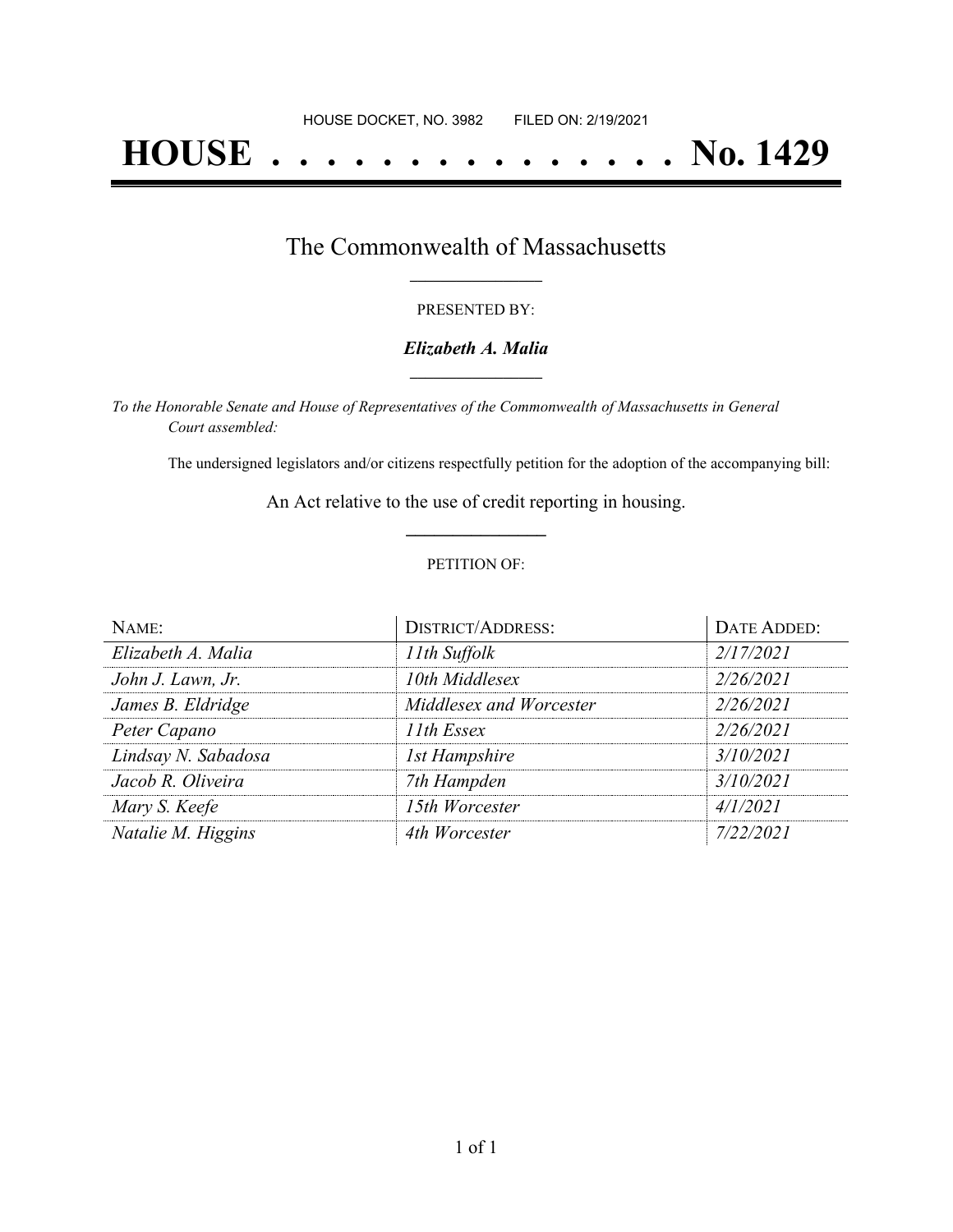By Ms. Malia of Boston, a petition (accompanied by bill, House, No. 1429) of Elizabeth A. Malia and others relative to the use of credit reporting in housing. Housing.

## The Commonwealth of Massachusetts

**In the One Hundred and Ninety-Second General Court (2021-2022) \_\_\_\_\_\_\_\_\_\_\_\_\_\_\_**

**\_\_\_\_\_\_\_\_\_\_\_\_\_\_\_**

An Act relative to the use of credit reporting in housing.

Be it enacted by the Senate and House of Representatives in General Court assembled, and by the authority *of the same, as follows:*

| 1              | SECTION 1. Section 51 of Chapter 93 of the General Laws, as appearing in the 2018                    |
|----------------|------------------------------------------------------------------------------------------------------|
| 2              | Official Edition, is hereby amended by striking, in line 26, the words: - "except in the case of the |
| 3              | rental or lease of residential property".                                                            |
| $\overline{4}$ | SECTION 2. Said Chapter 93 as so appearing is hereby further amended by inserting,                   |
| 5              | after line 31, the following: - "(vii) intends to use the information for tenant screening purposes  |
| 6              | in accordance with Section 51C; or"                                                                  |
| $\tau$         | SECTION 3. Said Chapter 93 is hereby further amended by inserting after Section 51B                  |
| 8              | the following section:-                                                                              |
| 9              | Section 51C.                                                                                         |
| 10             | (a) For the purposes of this section, the following terms shall have the following                   |
| 11             | meanings unless the context clearly indicates otherwise:                                             |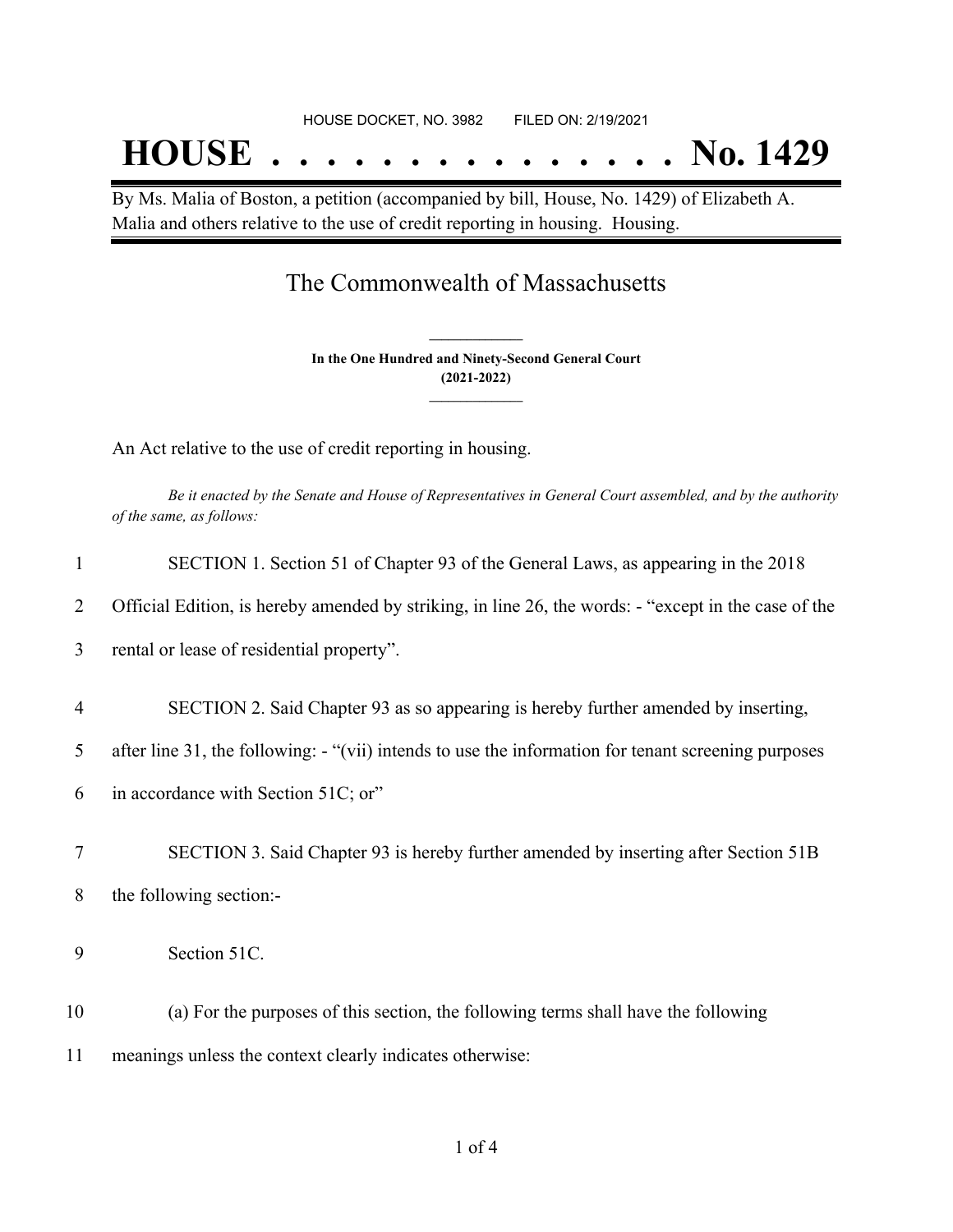"Tenant screening purposes", when used in connection with a consumer report, means a purpose related to the evaluation of a consumer for rental housing or retention as a renter or tenant.

 (b) A person shall not: (i) use a consumer report in connection with or as a criterion for a tenant screening purpose; (ii) request or procure a consumer report for tenant screening purposes; or (iii) require an applicant or tenant to answer a question about the contents of a consumer report or the information contained in it regarding credit worthiness, credit standing or credit capacity.

 (c) Notwithstanding subsection (d), a person may use or request a consumer report for tenant screening purposes under subsection (e) if required to do so under federal or state law or regulation.

 (d) Notwithstanding subsections (b) and (c), a person shall not use a consumer report in a manner that results in adverse housing discrimination prohibited by law.

 (e) A landlord, or person acting on behalf of the landlord for tenant screening purpose, shall not obtain, use, or seek the consumer report of a tenant, or applicant under subsection (c) unless the landlord or person acting on behalf of the landlord:

 (i) obtains the written consent of the tenant or applicant in a document that consists solely of the consent and does so each time that the person seeks to obtain the consumer report of a tenant or applicant;

 (ii) discloses the landlord's reason for accessing the consumer report to the tenant or applicant in writing; provided, however, that if a landlord intends to take an adverse action that is

of 4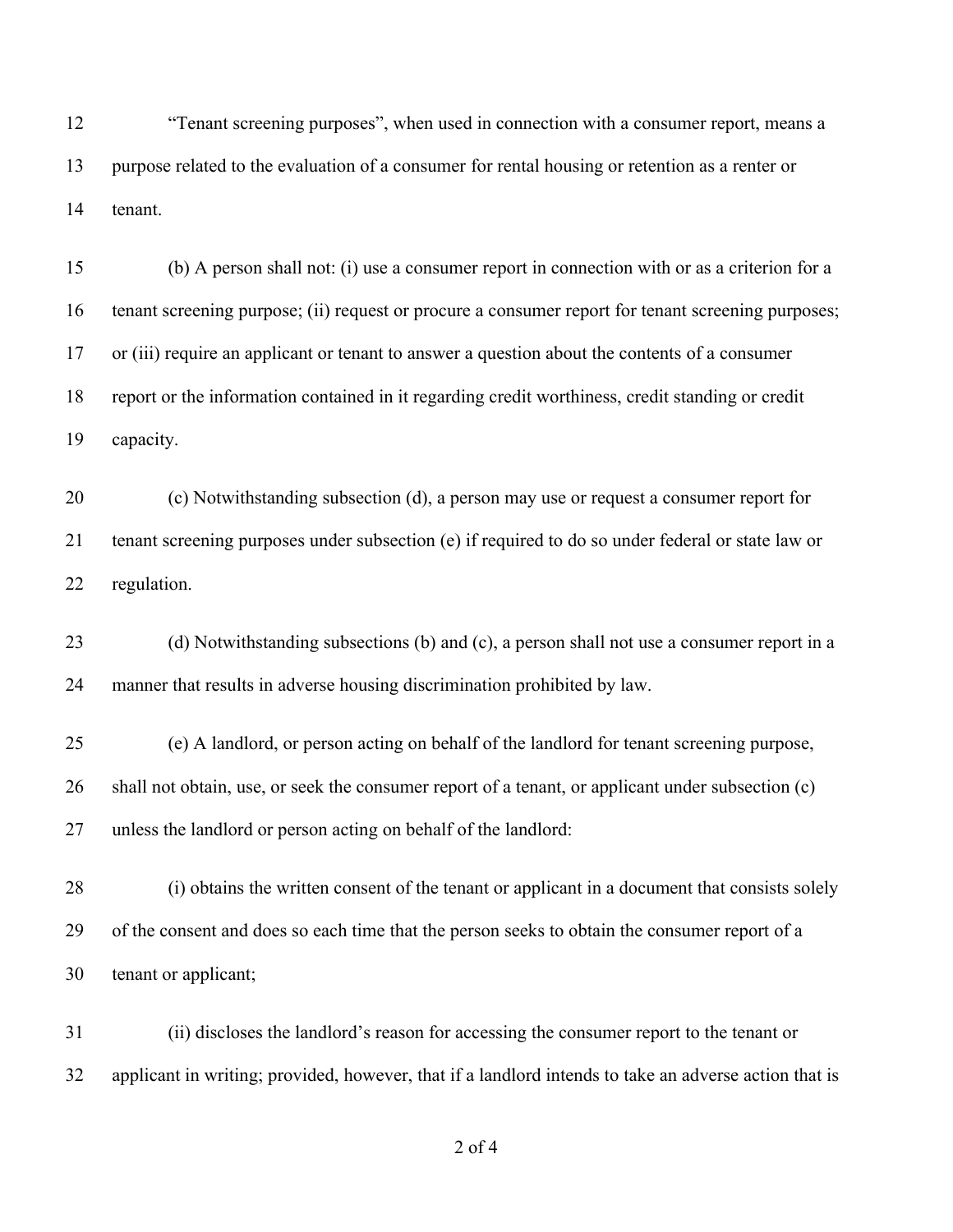based, in whole or in part, on the report, the landlord shall disclose the reason for the action, including the information in the report that was the basis for the action, in writing at least 14 days prior to taking the action, along with a copy of the report and the notice of consumer rights 36 required by 15 U.S.C.  $1681g(c)(1)$ ; and provided further, that the landlord shall provide the tenant or applicant, in a private discussion, the opportunity to dispute the relevance of the information upon which the landlord based the housing action and shall consider the dispute before making a final decision; and (iii) ensures that costs associated with obtaining a consumer report are not paid by or passed on to the tenant or applicant. If, during the 14 day period under clause (ii), the tenant or applicant provides oral or written notice to a, landlord, or person acting on behalf of the landlord that the tenant, or applicant is disputing the accuracy of the consumer report with a consumer reporting agency, the landlord or person acting on behalf of the landlord shall not take an adverse action until the resolution of the dispute under section 58 or 15 U.S.C. 1681i(a) and shall consider the results of the resolution before taking an adverse action. (f) A landlord or person acting on behalf of the landlord shall not retaliate, discriminate or take an adverse action against a tenant or applicant on the basis that the tenant or applicant has or intends to: (i) file a complaint pursuant to subsection (h); (ii) allege that the person violated this section; (iii) testify, assist, give evidence or participate in an investigation, proceeding or action concerning a violation of this section; or (iv) otherwise oppose a violation of this section.

of 4